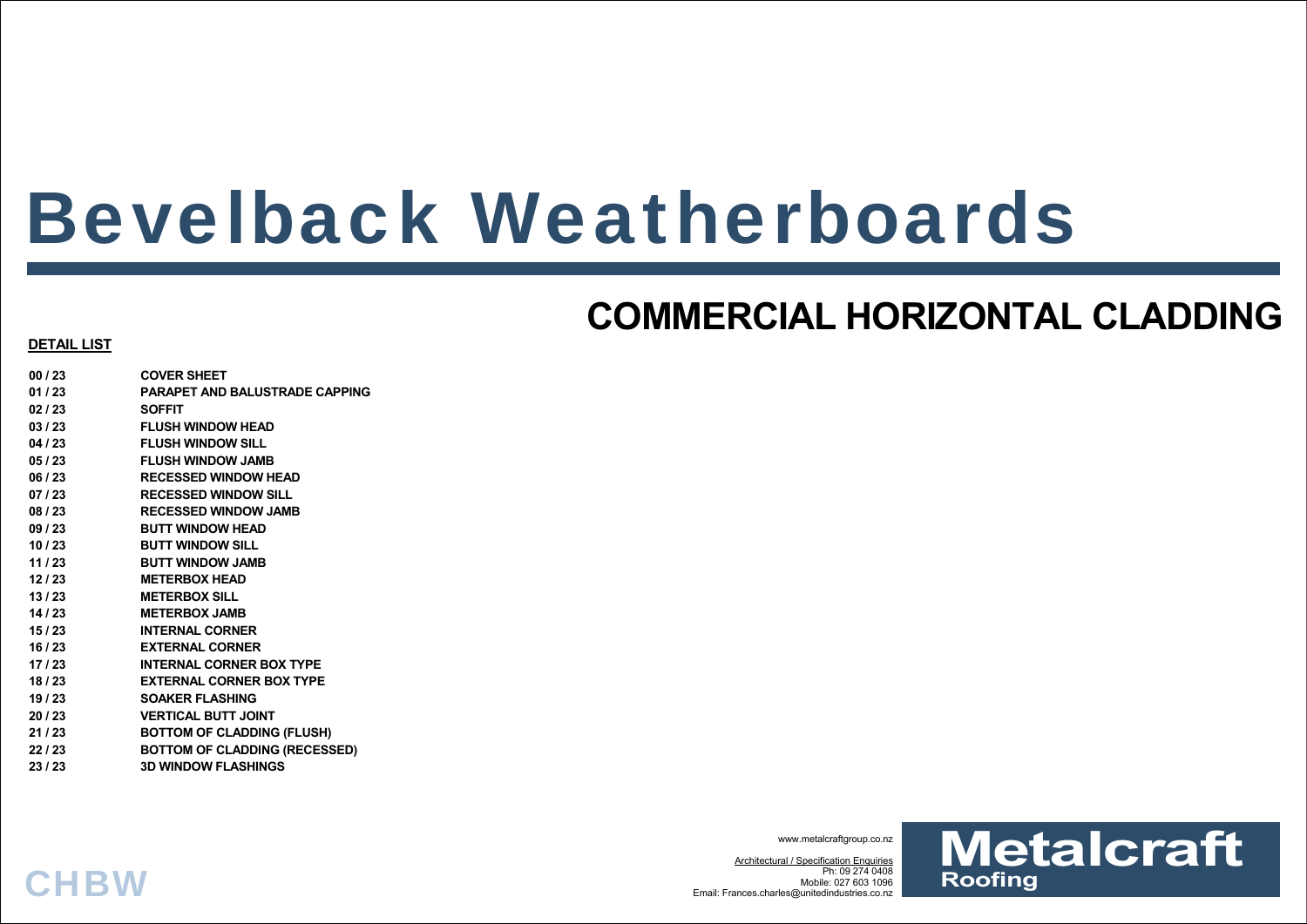

### **COMMERCIAL HORIZONTAL CLADDING**PARAPET AND BALUSTRADE CAPPING

| <b>Metalcraft</b> | DISCLAIMER.<br>All details are to be used for indicative purposes only and the designer should consult both the MRM code of<br>practice version 3.0 / 2017. E2 and all other relevant building codes                                                                                                                                                                                                              | <b>Bevelback Weatherboard</b> |           | <b>COMMERCIAL HORIZONTAL CLADDING</b> |       |       |
|-------------------|-------------------------------------------------------------------------------------------------------------------------------------------------------------------------------------------------------------------------------------------------------------------------------------------------------------------------------------------------------------------------------------------------------------------|-------------------------------|-----------|---------------------------------------|-------|-------|
| Roofing           | Details of the supporting mechanisms are indicative only. Compliance of the supporting mechanisms is the<br>responsibility of the designer. Construction detail can vary for wall cladding. The underlay is detailed as a<br>single line for simplicity and is indicative only. Building paper type and method of installation should comply<br>with underlay manufacturers recommendations and NZBC regulations. | Reference CHBW                | Date 2018 | Scale 1:2                             | Sheet | 01/23 |

**Bevelback Weatherboard**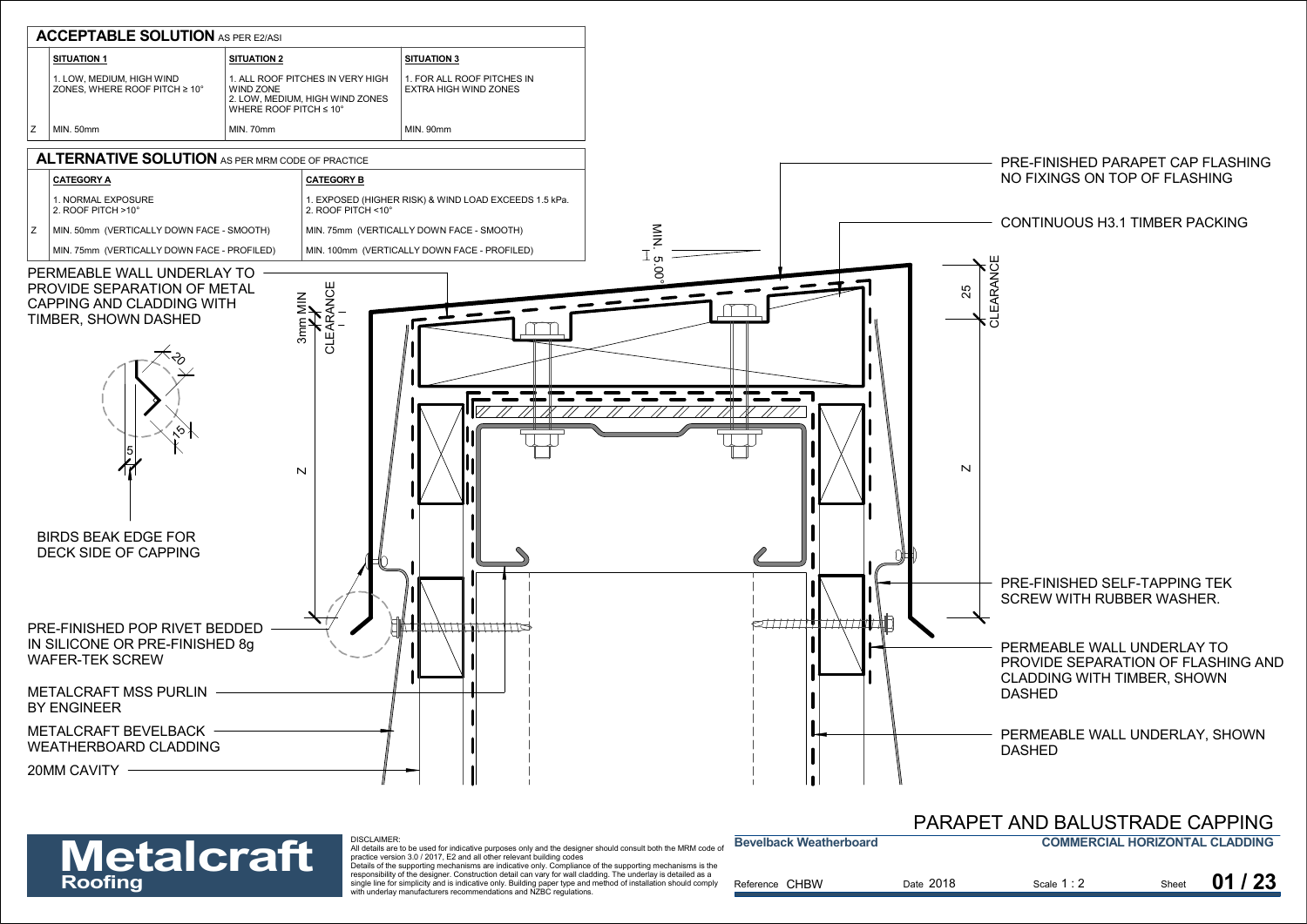

| <b>Metalcraft</b> | DISCLAIMER:<br>All details are to be used for indicative purposes only and the designer should consult both the MRM code of<br>practice version 3.0 / 2017. E2 and all other relevant building codes<br>Details of the supporting mechanisms are indicative only. Compliance of the supporting mechanisms is the | <b>Bevelback Weatherboard</b> |           | <b>COMMERCIAL HORIZONTAL CLADDING</b> |       |       |
|-------------------|------------------------------------------------------------------------------------------------------------------------------------------------------------------------------------------------------------------------------------------------------------------------------------------------------------------|-------------------------------|-----------|---------------------------------------|-------|-------|
| Roofing           | responsibility of the designer. Construction detail can vary for wall cladding. The underlay is detailed as a<br>single line for simplicity and is indicative only. Building paper type and method of installation should comply<br>with underlay manufacturers recommendations and NZBC regulations.            | Reference CHBW                | Date 2018 | Scale 1:2                             | Sheet | 02/23 |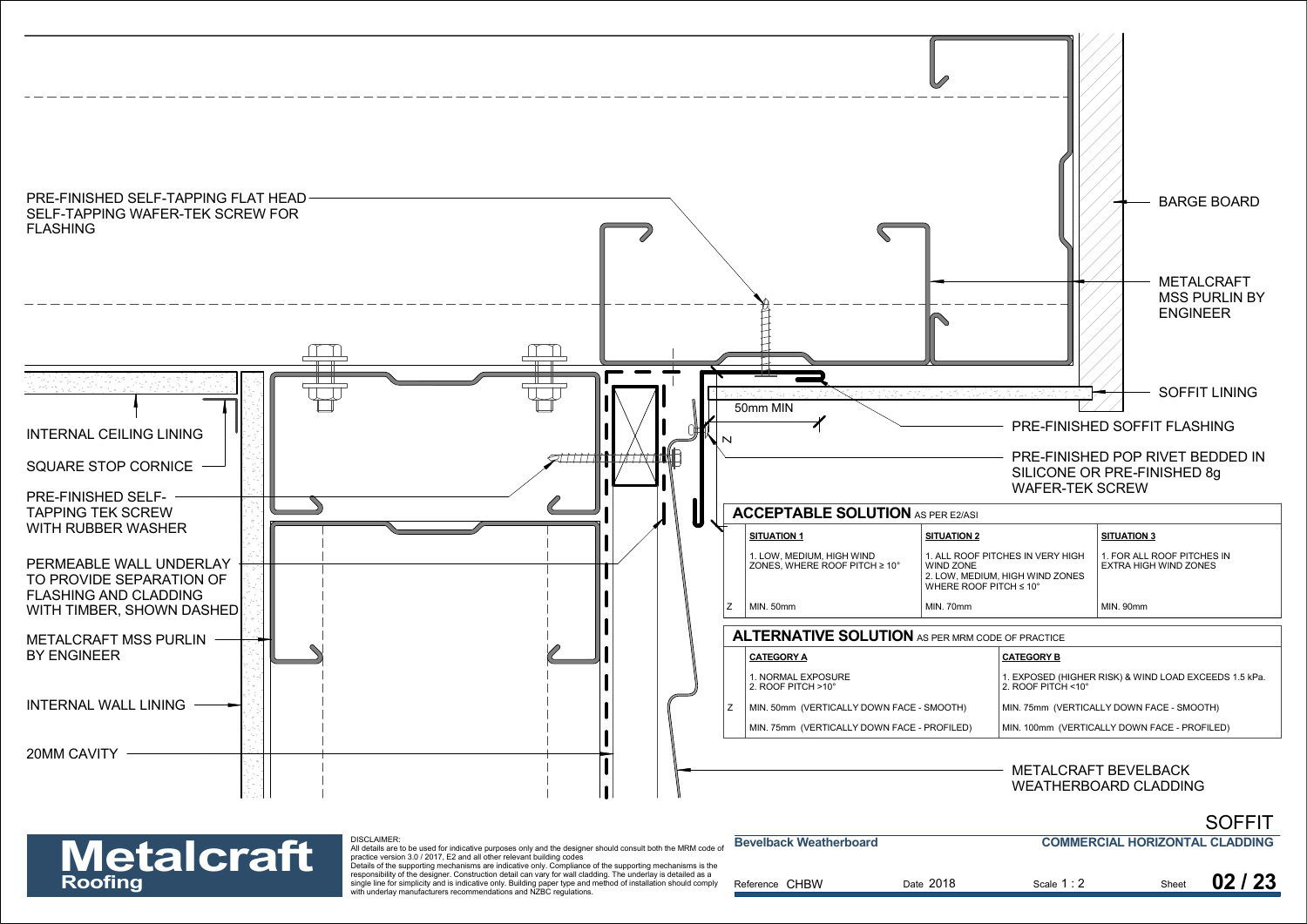

**COMMERCIAL HORIZONTAL CLADDING**FLUSH WINDOW HEAD

| <b>Metalcraft</b> | DISCLAIMER:<br>All details are to be used for indicative purposes only and the designer should consult both the MRM code of<br>practice version 3.0 / 2017. E2 and all other relevant building codes<br>Details of the supporting mechanisms are indicative only. Compliance of the supporting mechanisms is the | <b>Bevelback Weatherboard</b> |           | <b>COMMERCIAL HORIZONTAL CLADDING</b> |       |       |
|-------------------|------------------------------------------------------------------------------------------------------------------------------------------------------------------------------------------------------------------------------------------------------------------------------------------------------------------|-------------------------------|-----------|---------------------------------------|-------|-------|
| Roofing           | responsibility of the designer. Construction detail can vary for wall cladding. The underlay is detailed as a<br>single line for simplicity and is indicative only. Building paper type and method of installation should comply<br>with underlay manufacturers recommendations and NZBC regulations.            | Reference CHBW                | Date 2018 | Scale 1:2                             | Sheet | 03/23 |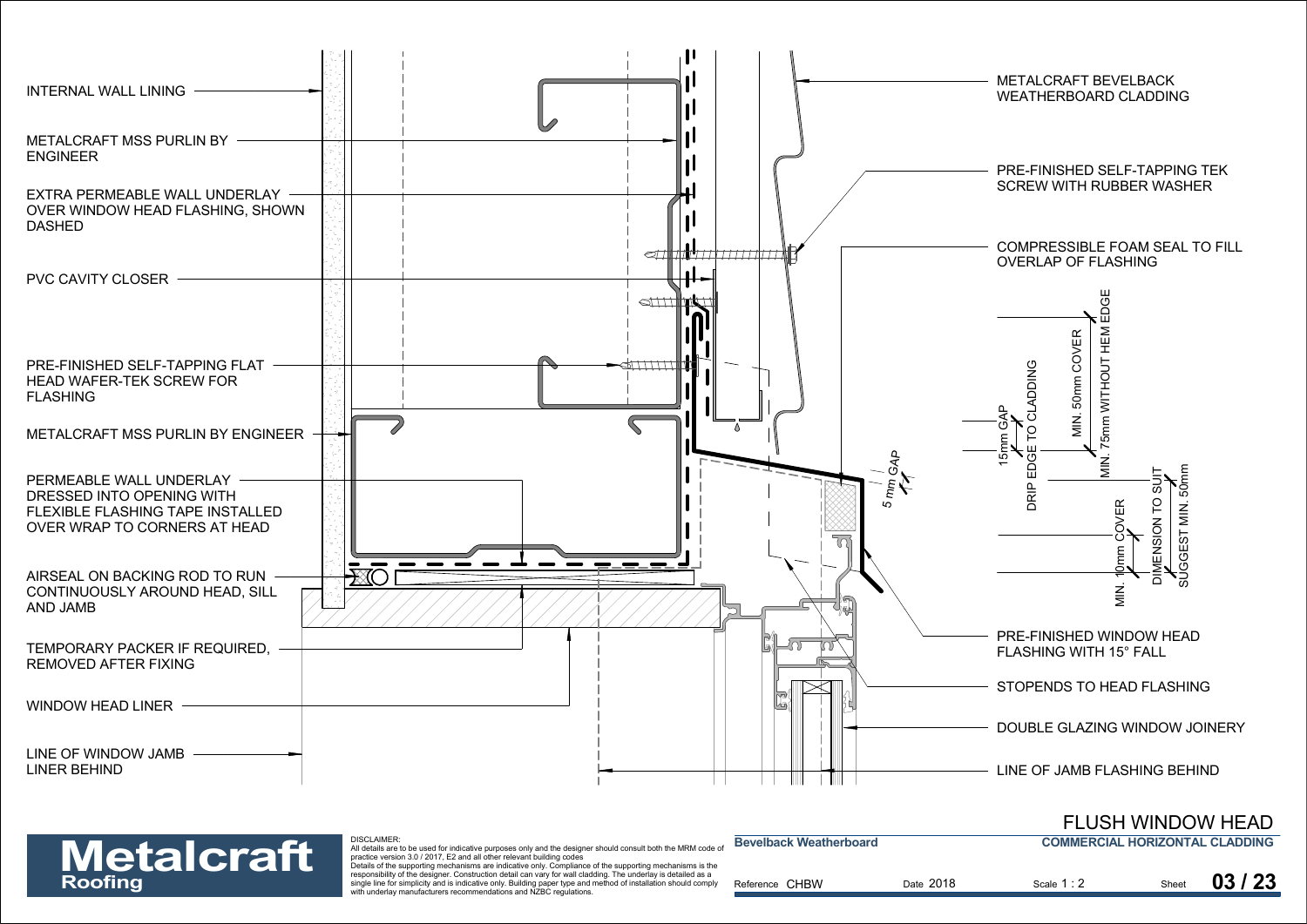

### FLUSH WINDOW SILL

**COMMERCIAL HORIZONTAL CLADDING**

| <b>Metalcraft</b> |  |
|-------------------|--|
| <b>Roofing</b>    |  |

DISCLAIMER:

| <b>Metalcraft</b> | <b>DISCLAIMER:</b><br>All details are to be used for indicative purposes only and the designer should consult both the MRM code of<br>practice version 3.0 / 2017, E2 and all other relevant building codes                                                                                                                                                                                                       | <b>Bevelback Weatherboard</b> |           | <b>COMMERCIAL HORIZONTAL CLADDING</b> |       |       |
|-------------------|-------------------------------------------------------------------------------------------------------------------------------------------------------------------------------------------------------------------------------------------------------------------------------------------------------------------------------------------------------------------------------------------------------------------|-------------------------------|-----------|---------------------------------------|-------|-------|
| Roofing           | Details of the supporting mechanisms are indicative only. Compliance of the supporting mechanisms is the<br>responsibility of the designer. Construction detail can vary for wall cladding. The underlay is detailed as a<br>single line for simplicity and is indicative only. Building paper type and method of installation should comply<br>with underlay manufacturers recommendations and NZBC regulations. | Reference CHBW                | Date 2018 | Scale 1:2                             | Sheet | 04/23 |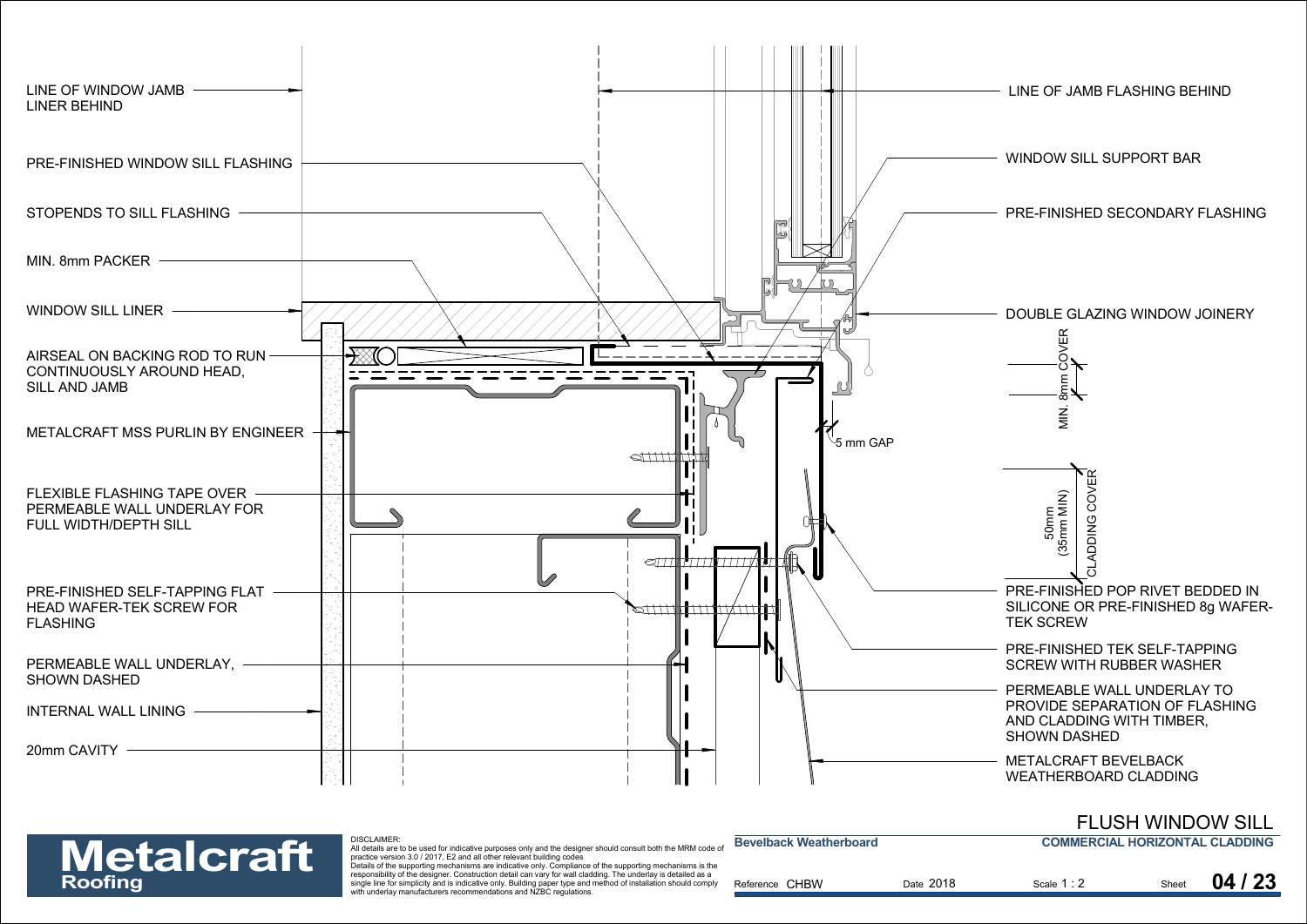



### DISCLAIMER:

| <b>Metalcraft</b> | DISCLAIMER.<br>All details are to be used for indicative purposes only and the designer should consult both the MRM code of<br>practice version 3.0 / 2017. E2 and all other relevant building codes<br>Details of the supporting mechanisms are indicative only. Compliance of the supporting mechanisms is the | <b>Bevelback Weatherboard</b> |           | <b>COMMERCIAL HORIZONTAL CLADDING</b> |       |       |
|-------------------|------------------------------------------------------------------------------------------------------------------------------------------------------------------------------------------------------------------------------------------------------------------------------------------------------------------|-------------------------------|-----------|---------------------------------------|-------|-------|
| Roofing           | responsibility of the designer. Construction detail can vary for wall cladding. The underlay is detailed as a<br>single line for simplicity and is indicative only. Building paper type and method of installation should comply<br>with underlay manufacturers recommendations and NZBC regulations.            | Reference CHBW                | Date 2018 | Scale 1:2                             | Sheet | 05/23 |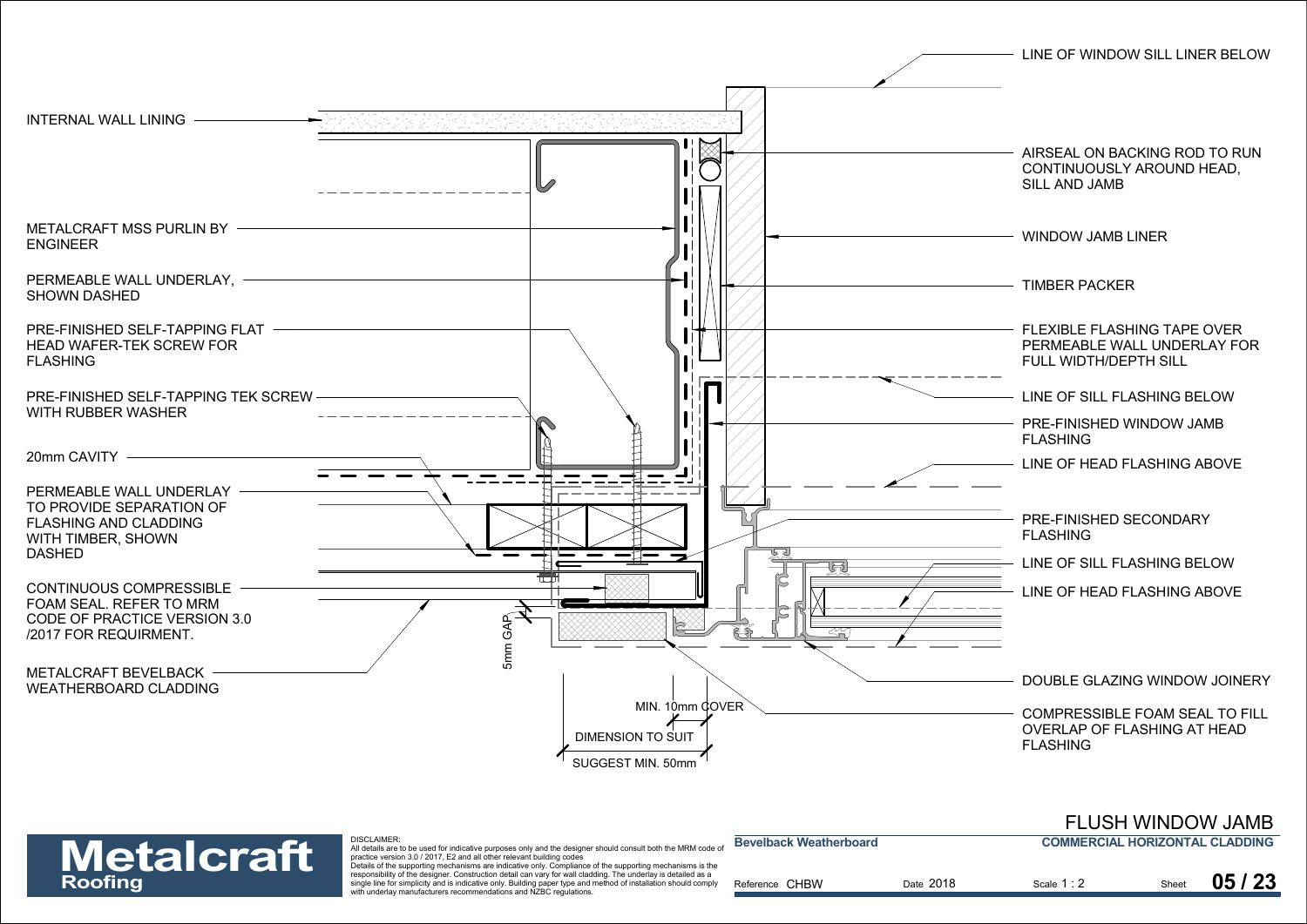

responsibility of the designer. Construction detail can vary for wall cladding. The underlay is detailed as a Expositionly of the designed. Constitution detail can vary for wall cladding, the underling soletailled as a<br>single line for simplicity and is indicative only. Building paper type and method of installation should comply R with underlay manufacturers recommendations and NZBC regulations.

|                   | DISCLAIMER:<br>All details are to be used for indicative purposes only and the designer should consult both the MRM code of                                                                                                      | <b>Bevelback Weatherboard</b> |           | <b>COMMERCIAL HORIZONTAL CLADDING</b> |       |  |
|-------------------|----------------------------------------------------------------------------------------------------------------------------------------------------------------------------------------------------------------------------------|-------------------------------|-----------|---------------------------------------|-------|--|
| <b>Metalcraft</b> | practice version 3.0 / 2017. E2 and all other relevant building codes<br>Details of the supporting mechanisms are indicative only. Compliance of the supporting mechanisms is the                                                |                               |           |                                       |       |  |
| Roofing           | responsibility of the designer. Construction detail can vary for wall cladding. The underlay is detailed as a<br>single line for simplicity and is indicative only. Building paper type and method of installation should comply | Reference CHBW                | Date 2018 | Scale 1:2                             | 06/23 |  |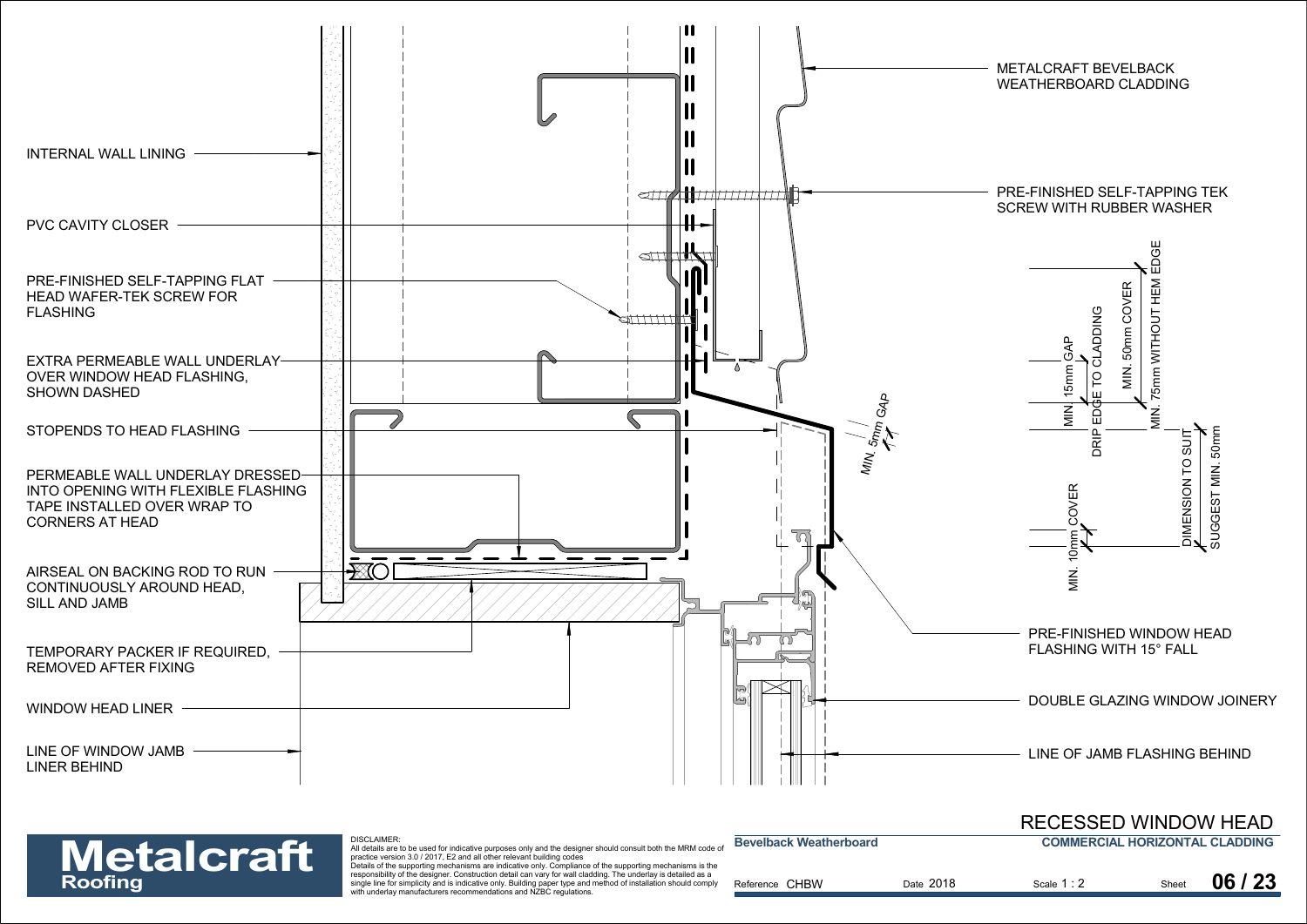



DISCLAIMER: All details are to be used for indicative purposes only and the designer should consult both the MRM code of practice version 3.0 / 2017, E2 and all other relevant building codes

| <b>Metalcraft</b><br>Roofing | <b>DISCLAIMER.</b><br>All details are to be used for indicative purposes only and the designer should consult both the MRM code of<br>practice version 3.0 / 2017. E2 and all other relevant building codes<br>Details of the supporting mechanisms are indicative only. Compliance of the supporting mechanisms is the<br>responsibility of the designer. Construction detail can vary for wall cladding. The underlay is detailed as a<br>single line for simplicity and is indicative only. Building paper type and method of installation should comply<br>with underlay manufacturers recommendations and NZBC regulations. | <b>Bevelback Weatherboard</b><br>Reference CHBW | Date 2018 | <b>COMMERCIAL HORIZONTAL CLADDING</b><br>Scale 1:2 | Sheet | 07/23 |
|------------------------------|----------------------------------------------------------------------------------------------------------------------------------------------------------------------------------------------------------------------------------------------------------------------------------------------------------------------------------------------------------------------------------------------------------------------------------------------------------------------------------------------------------------------------------------------------------------------------------------------------------------------------------|-------------------------------------------------|-----------|----------------------------------------------------|-------|-------|
|                              |                                                                                                                                                                                                                                                                                                                                                                                                                                                                                                                                                                                                                                  |                                                 |           |                                                    |       |       |

**Bevelback Weatherboard**

**COMMERCIAL HORIZONTAL CLADDING**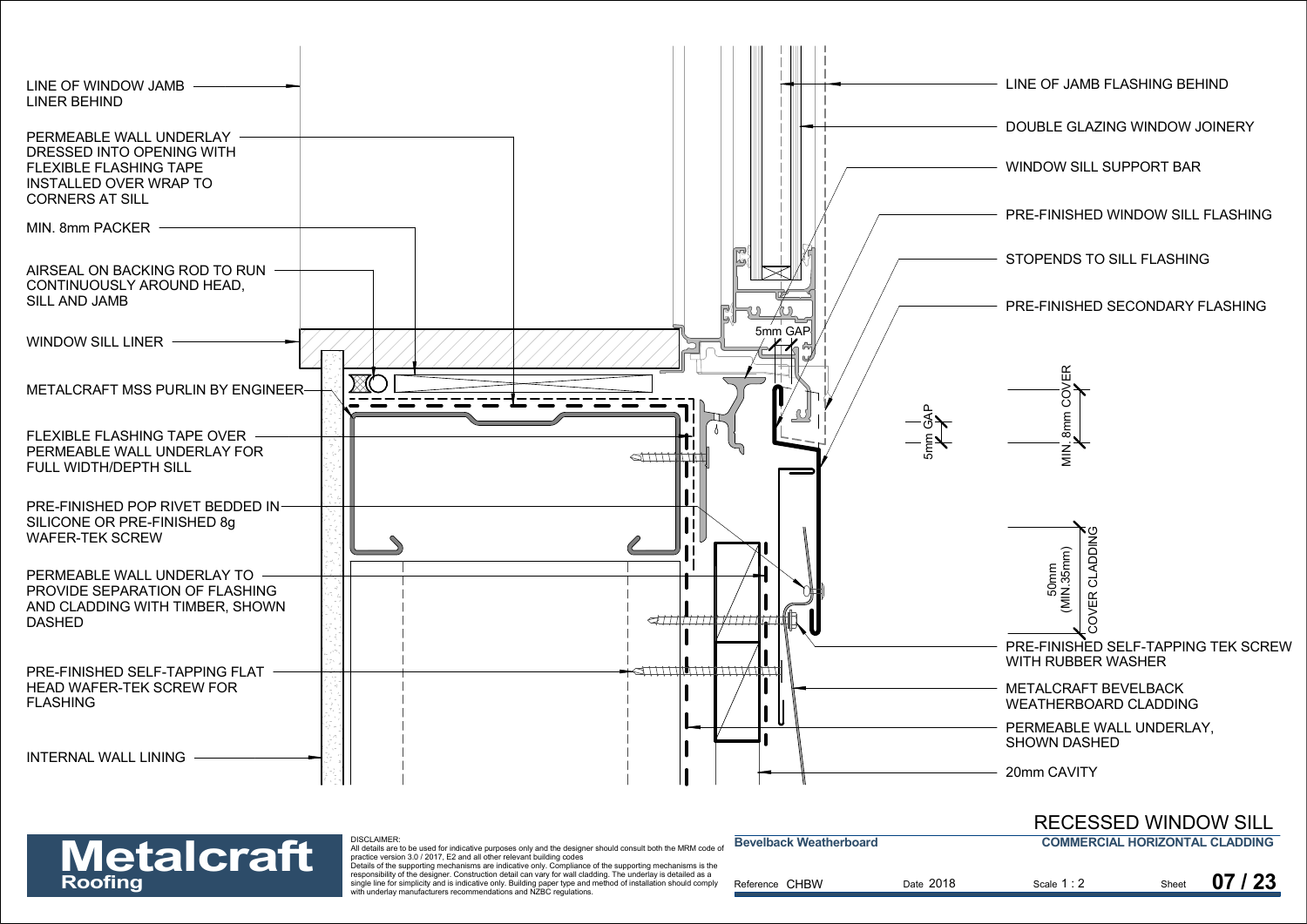



responsibility of the designer. Construction detail can vary for wall cladding. The underlay is detailed as a with underlay manufacturers recommendations and NZBC regulations.

| <b>RECESSED WINDOW JAMB</b>    |  |
|--------------------------------|--|
| COMMERCIAL HORIZONTAL CLADDING |  |

| <b>Metalcraft</b> | DISCLAIMER.<br>All details are to be used for indicative purposes only and the designer should consult both the MRM code of<br>practice version 3.0 / 2017. E2 and all other relevant building codes                                                                                                                                                                                                              | <b>Bevelback Weatherboard</b> |           | <b>COMMERCIAL HORIZONTAL CLADDING</b> |       |       |
|-------------------|-------------------------------------------------------------------------------------------------------------------------------------------------------------------------------------------------------------------------------------------------------------------------------------------------------------------------------------------------------------------------------------------------------------------|-------------------------------|-----------|---------------------------------------|-------|-------|
| Roofing           | Details of the supporting mechanisms are indicative only. Compliance of the supporting mechanisms is the<br>responsibility of the designer. Construction detail can vary for wall cladding. The underlay is detailed as a<br>single line for simplicity and is indicative only. Building paper type and method of installation should comply<br>with underlay manufacturers recommendations and NZBC requisitions | Reference CHBW                | Date 2018 | Scale 1:2                             | Sheet | 08/23 |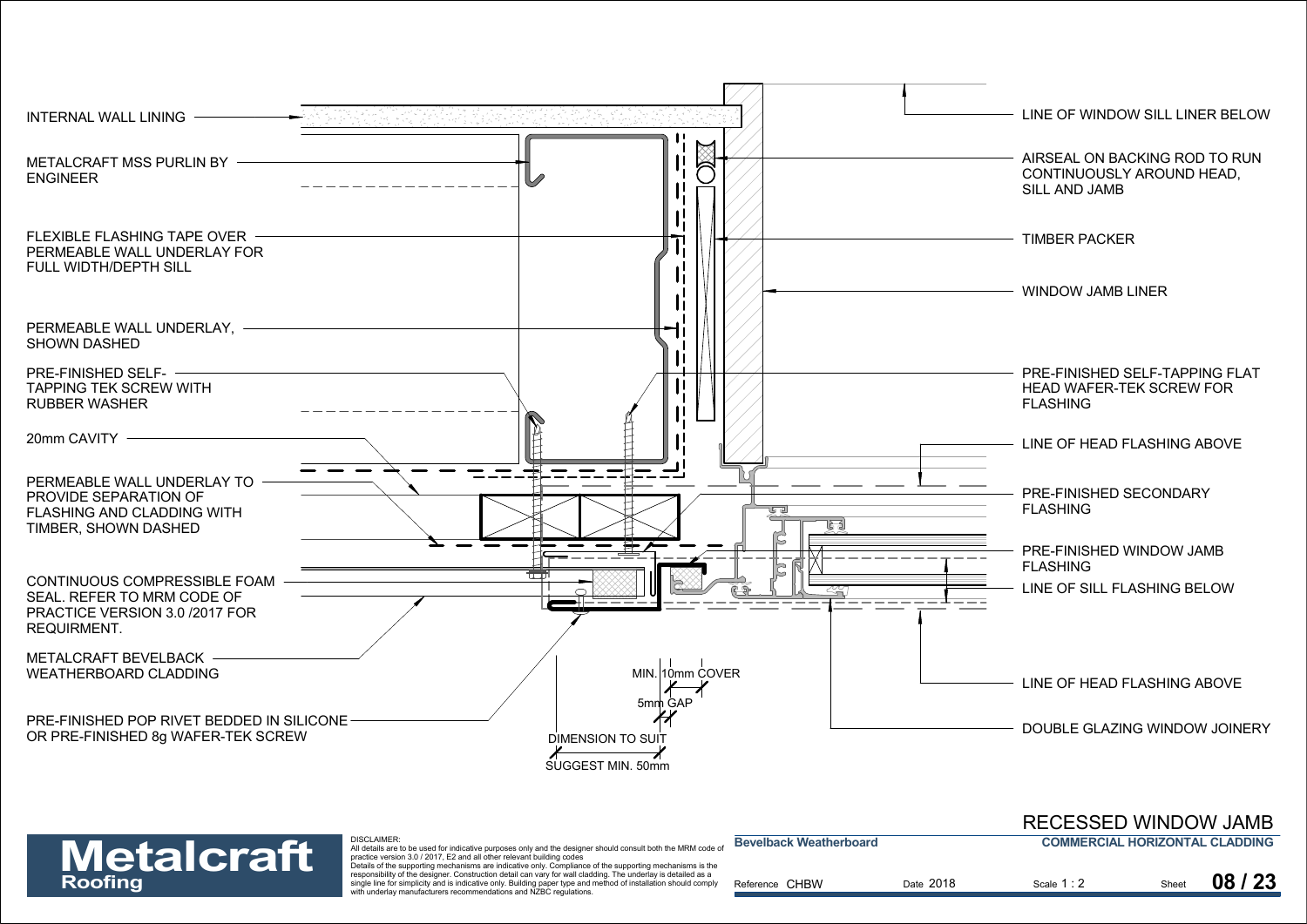

Reference

## **Metalcraft**

responsibility of the designer. Construction detail can vary for wall cladding. The underlay is detailed as a Expositionly of the designed. Constitution detail can vary for wall cladding, the underling soletailled as a<br>single line for simplicity and is indicative only. Building paper type and method of installation should comply R with underlay manufacturers recommendations and NZBC regulations.

|                   | DISCLAIMER:<br>All details are to be used for indicative purposes only and the designer should consult both the MRM code of                                                                                                      | <b>Bevelback Weatherboard</b> |           | <b>COMMERCIAL HORIZONTAL CLADDING</b> |       |
|-------------------|----------------------------------------------------------------------------------------------------------------------------------------------------------------------------------------------------------------------------------|-------------------------------|-----------|---------------------------------------|-------|
| <b>Metalcraft</b> | practice version 3.0 / 2017, E2 and all other relevant building codes<br>Details of the supporting mechanisms are indicative only. Compliance of the supporting mechanisms is the                                                |                               |           |                                       |       |
| Roofina           | responsibility of the designer. Construction detail can vary for wall cladding. The underlay is detailed as a<br>single line for simplicity and is indicative only. Building paper type and method of installation should comply | Reference CHBW                | Date 2018 | Scale 1:2                             | 09/23 |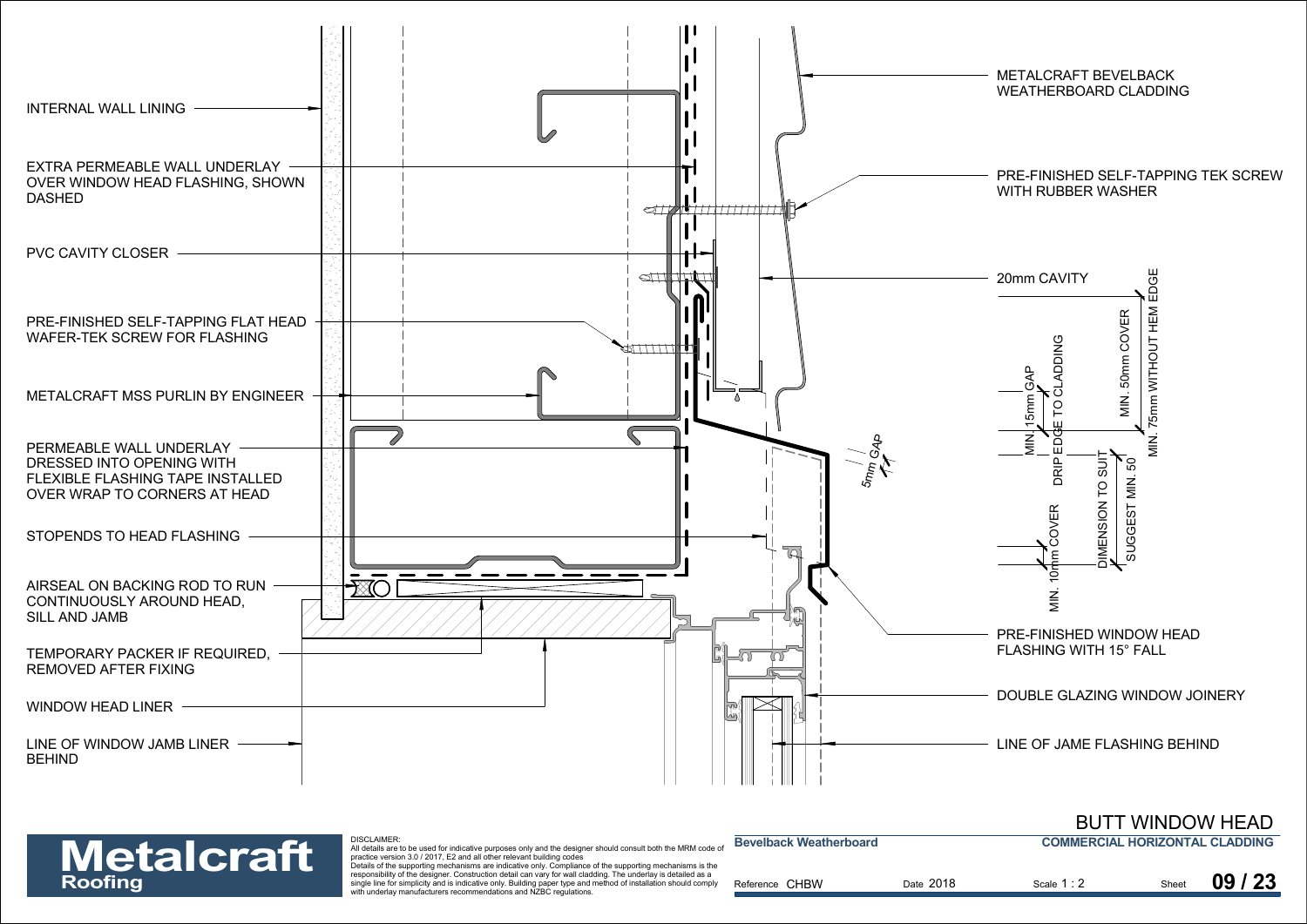

### **COMMERCIAL HORIZONTAL CLADDING**BUTT WINDOW SILL

| <b>Metalcraft</b> |  |
|-------------------|--|
| <b>Roofing</b>    |  |

| <b>Metalcraft</b> | DISCLAIMER:<br>All details are to be used for indicative purposes only and the designer should consult both the MRM code of<br>practice version 3.0 / 2017. E2 and all other relevant building codes                                                                                                                                                                                                              | <b>Bevelback Weatherboard</b> |           | <b>COMMERCIAL HORIZONTAL CLADDING</b> |       |       |
|-------------------|-------------------------------------------------------------------------------------------------------------------------------------------------------------------------------------------------------------------------------------------------------------------------------------------------------------------------------------------------------------------------------------------------------------------|-------------------------------|-----------|---------------------------------------|-------|-------|
| Roofing           | Details of the supporting mechanisms are indicative only. Compliance of the supporting mechanisms is the<br>responsibility of the designer. Construction detail can vary for wall cladding. The underlay is detailed as a<br>single line for simplicity and is indicative only. Building paper type and method of installation should comply<br>with underlay manufacturers recommendations and NZBC regulations. | Reference CHBW                | Date 2018 | Scale 1:2                             | Sheet | 10/23 |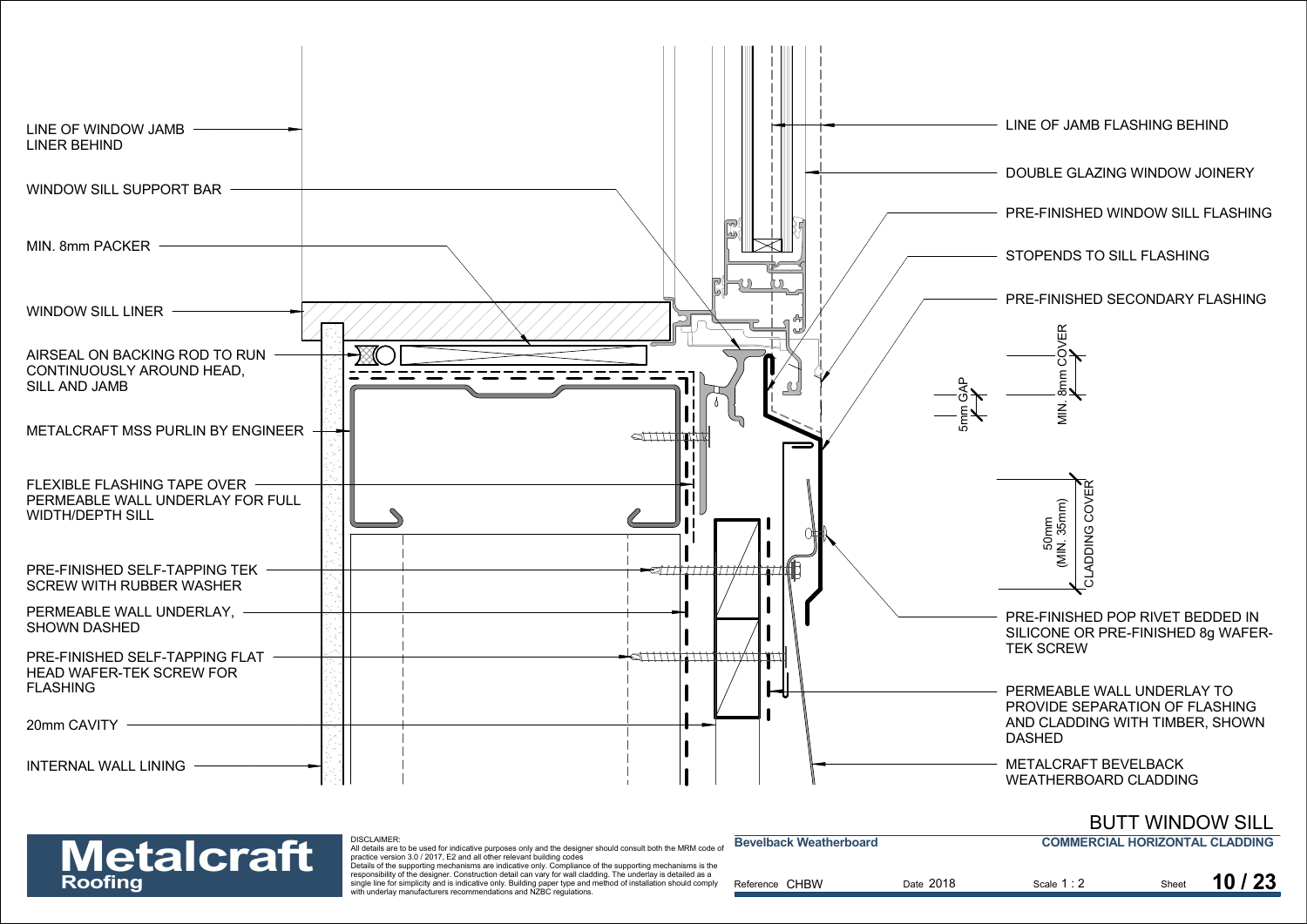



|                   | <b>DISCLAIMER:</b>                                                                                                                                                                   |                               |           |                                       |       |  |
|-------------------|--------------------------------------------------------------------------------------------------------------------------------------------------------------------------------------|-------------------------------|-----------|---------------------------------------|-------|--|
|                   | All details are to be used for indicative purposes only and the designer should consult both the MRM code of                                                                         | <b>Bevelback Weatherboard</b> |           | <b>COMMERCIAL HORIZONTAL CLADDING</b> |       |  |
| <b>Metalcraft</b> | practice version 3.0 / 2017. E2 and all other relevant building codes<br>Details of the supporting mechanisms are indicative only. Compliance of the supporting mechanisms is the    |                               |           |                                       |       |  |
|                   | responsibility of the designer. Construction detail can vary for wall cladding. The underlay is detailed as a                                                                        |                               |           |                                       |       |  |
| Roofing           | single line for simplicity and is indicative only. Building paper type and method of installation should comply<br>with underlay manufacturers recommendations and NZBC regulations. | Reference CHBW                | Date 2018 | Scale 1:2                             | Sheet |  |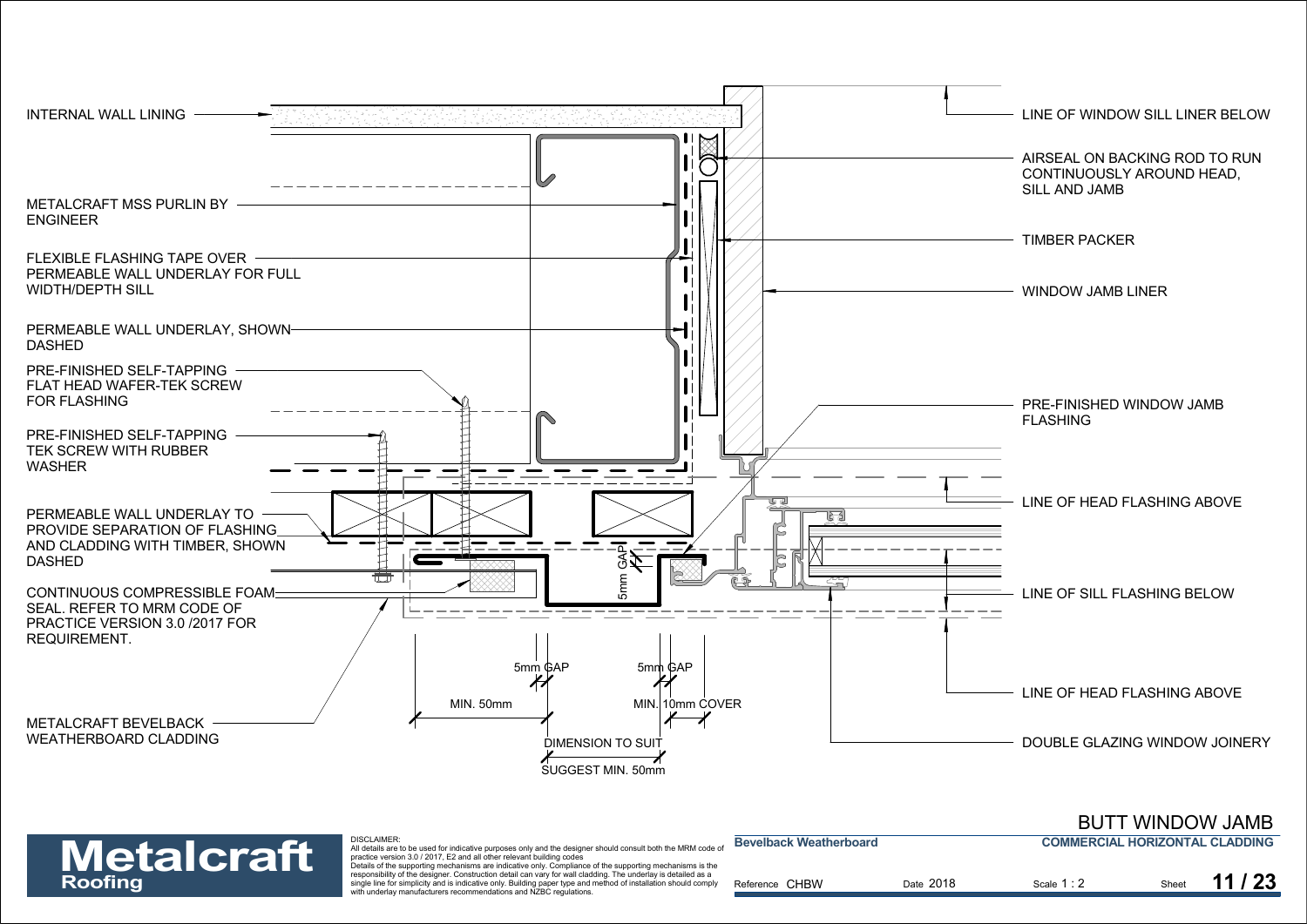



| <b>Metalcraft</b> | DISCLAIMER.<br>All details are to be used for indicative purposes only and the designer should consult both the MRM code of<br>practice version 3.0 / 2017. E2 and all other relevant building codes                                                                                                                                                                                                              | <b>Bevelback Weatherboard</b> |           | <b>COMMERCIAL HORIZONTAL CLADDING</b> |       |       |
|-------------------|-------------------------------------------------------------------------------------------------------------------------------------------------------------------------------------------------------------------------------------------------------------------------------------------------------------------------------------------------------------------------------------------------------------------|-------------------------------|-----------|---------------------------------------|-------|-------|
| <b>Roofing</b>    | Details of the supporting mechanisms are indicative only. Compliance of the supporting mechanisms is the<br>responsibility of the designer. Construction detail can vary for wall cladding. The underlay is detailed as a<br>single line for simplicity and is indicative only. Building paper type and method of installation should comply<br>with underlay manufacturers recommendations and NZBC regulations. | Reference CHBW                | Date 2018 | Scale 1 : 2                           | Sheet | 12/23 |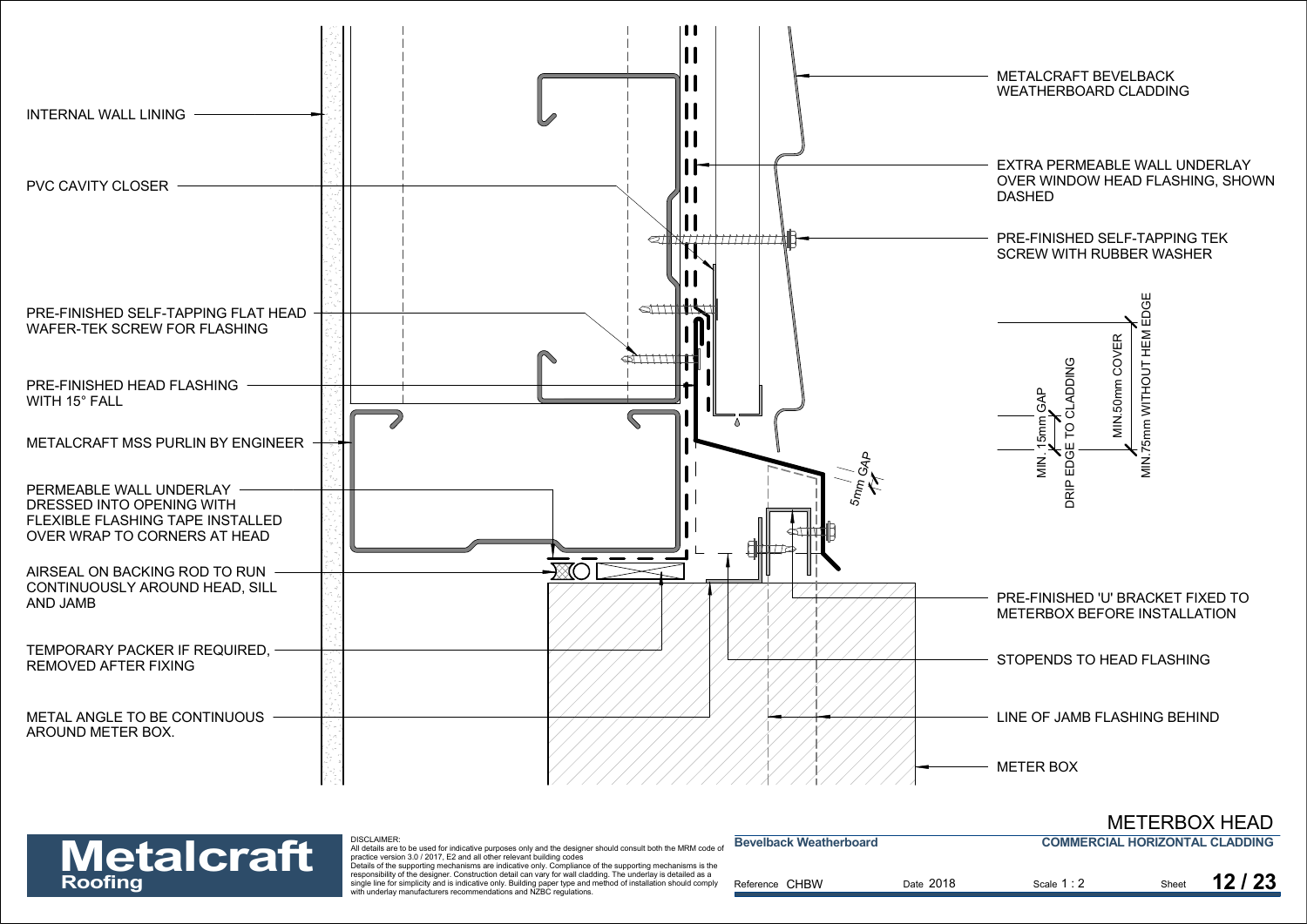

| <b>Metalcraft</b> | <b>DISCLAIMER</b><br>All details are to be used for indicative purposes only and the designer should consult both the MRM code of<br>practice version 3.0 / 2017. E2 and all other relevant building codes                                                                                                                                                                                                        | <b>Bevelback Weatherboard</b> |           | <b>COMMERCIAL HORIZONTAL CLADDING</b> |       |       |
|-------------------|-------------------------------------------------------------------------------------------------------------------------------------------------------------------------------------------------------------------------------------------------------------------------------------------------------------------------------------------------------------------------------------------------------------------|-------------------------------|-----------|---------------------------------------|-------|-------|
| Roofing           | Details of the supporting mechanisms are indicative only. Compliance of the supporting mechanisms is the<br>responsibility of the designer. Construction detail can vary for wall cladding. The underlay is detailed as a<br>single line for simplicity and is indicative only. Building paper type and method of installation should comply<br>with underlay manufacturers recommendations and NZBC regulations. | Reference CHBW                | Date 2018 | Scale 1:2                             | Sheet | 13/23 |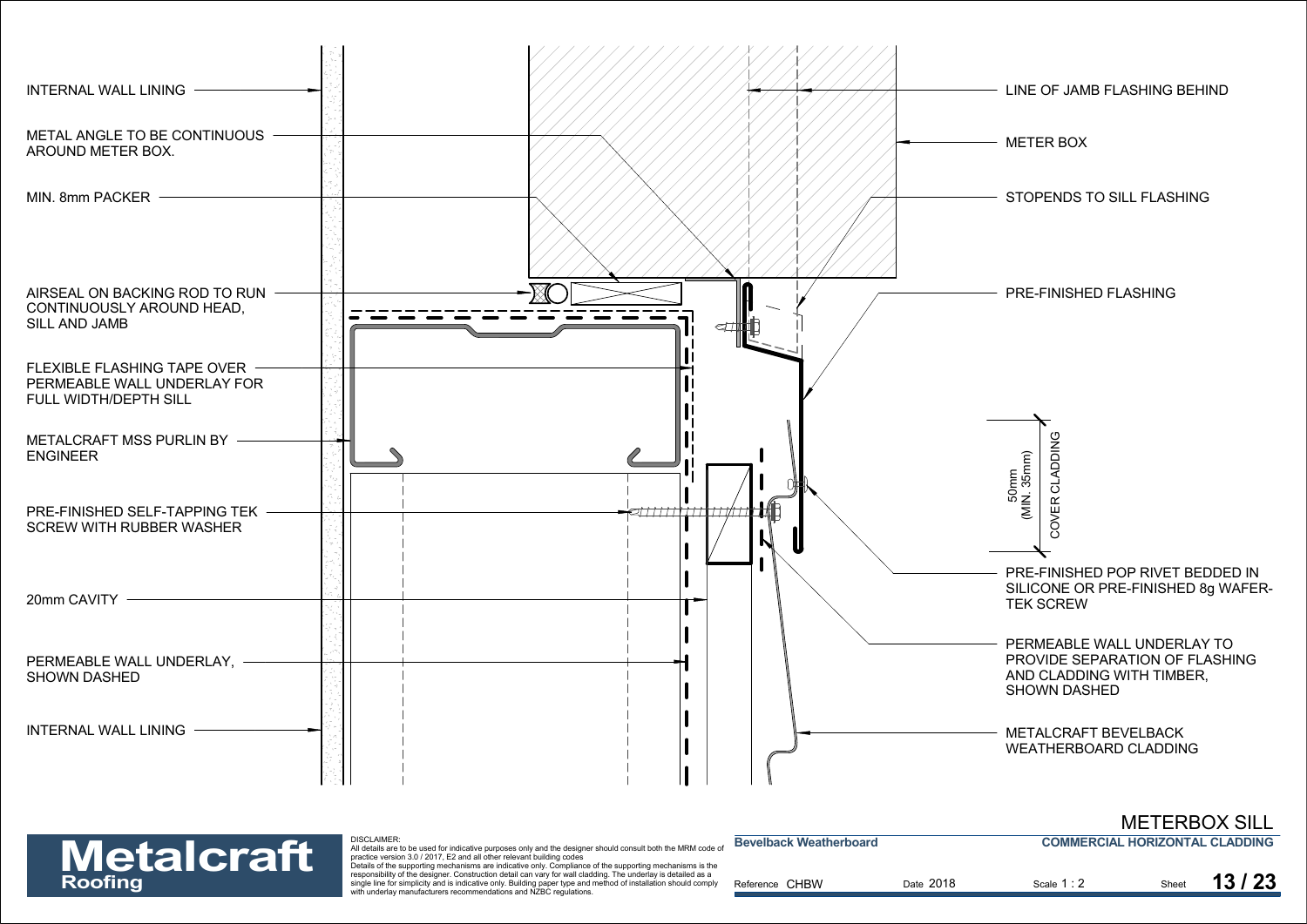



| <b>Metalcraft</b> | <b>DISCLAIMER:</b><br>All details are to be used for indicative purposes only and the designer should consult both the MRM code of<br>practice version 3.0 / 2017. E2 and all other relevant building codes                                                                                                                                                                                                       | <b>Bevelback Weatherboard</b> |           | <b>COMMERCIAL HORIZONTAL CLADDING</b> |       |       |
|-------------------|-------------------------------------------------------------------------------------------------------------------------------------------------------------------------------------------------------------------------------------------------------------------------------------------------------------------------------------------------------------------------------------------------------------------|-------------------------------|-----------|---------------------------------------|-------|-------|
| Roofing           | Details of the supporting mechanisms are indicative only. Compliance of the supporting mechanisms is the<br>responsibility of the designer. Construction detail can vary for wall cladding. The underlay is detailed as a<br>single line for simplicity and is indicative only. Building paper type and method of installation should comply<br>with underlay manufacturers recommendations and NZBC regulations. | Reference CHBW                | Date 2018 | Scale 1:2                             | Sheet | 14/23 |

METERBOX JAMB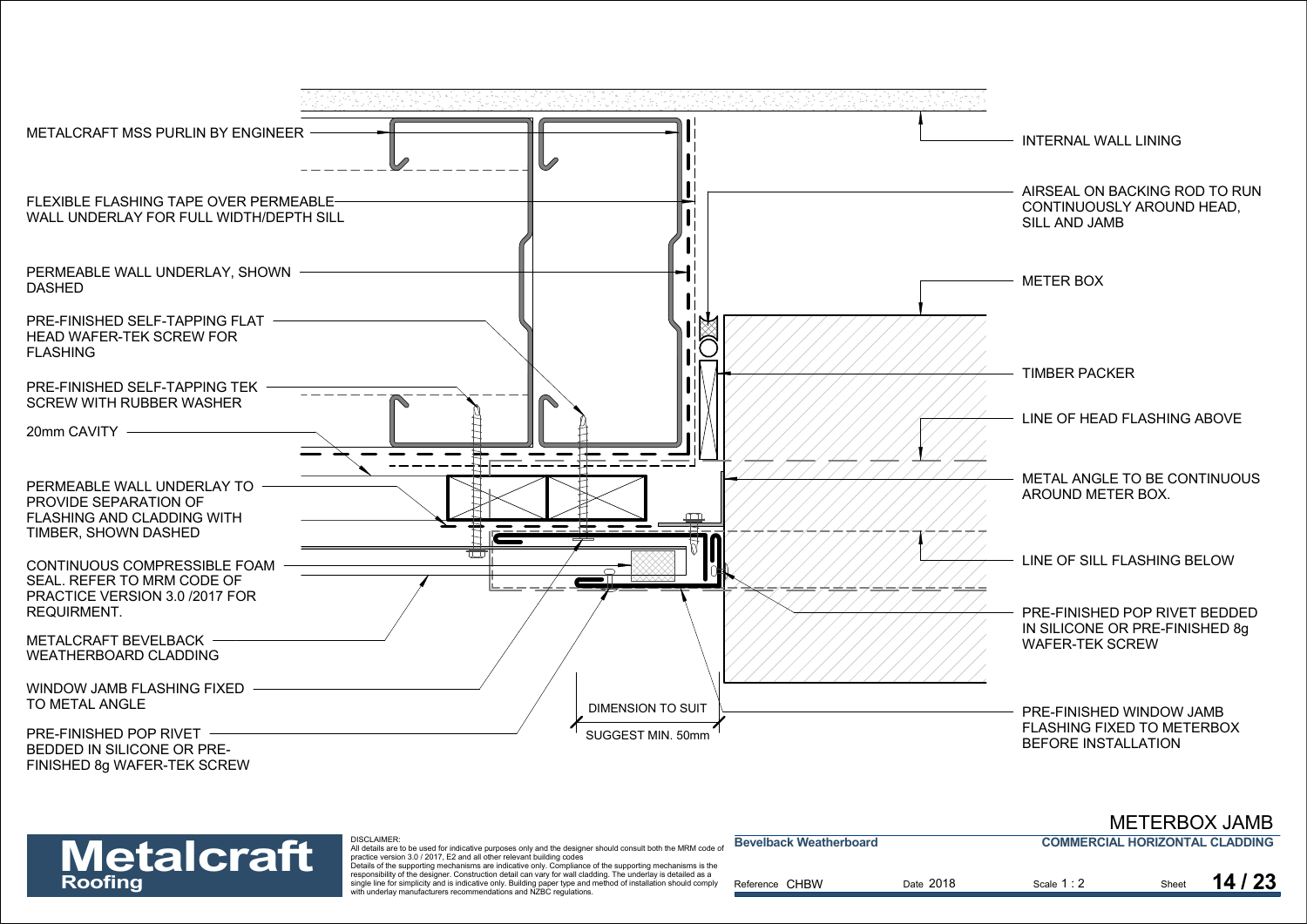



| <b>Metalcraft</b> | DISCLAIMER.<br>All details are to be used for indicative purposes only and the designer should consult both the MRM code of<br>practice version 3.0 / 2017. E2 and all other relevant building codes                                                                                                                                                                                                              | <b>Bevelback Weatherboard</b> |           | <b>COMMERCIAL HORIZONTAL CLADDING</b> |       |
|-------------------|-------------------------------------------------------------------------------------------------------------------------------------------------------------------------------------------------------------------------------------------------------------------------------------------------------------------------------------------------------------------------------------------------------------------|-------------------------------|-----------|---------------------------------------|-------|
| Roofing           | Details of the supporting mechanisms are indicative only. Compliance of the supporting mechanisms is the<br>responsibility of the designer. Construction detail can vary for wall cladding. The underlay is detailed as a<br>single line for simplicity and is indicative only. Building paper type and method of installation should comply<br>with underlay manufacturers recommendations and NZBC regulations. | Reference CHBW                | Date 2018 | Scale 1:2                             | 15/23 |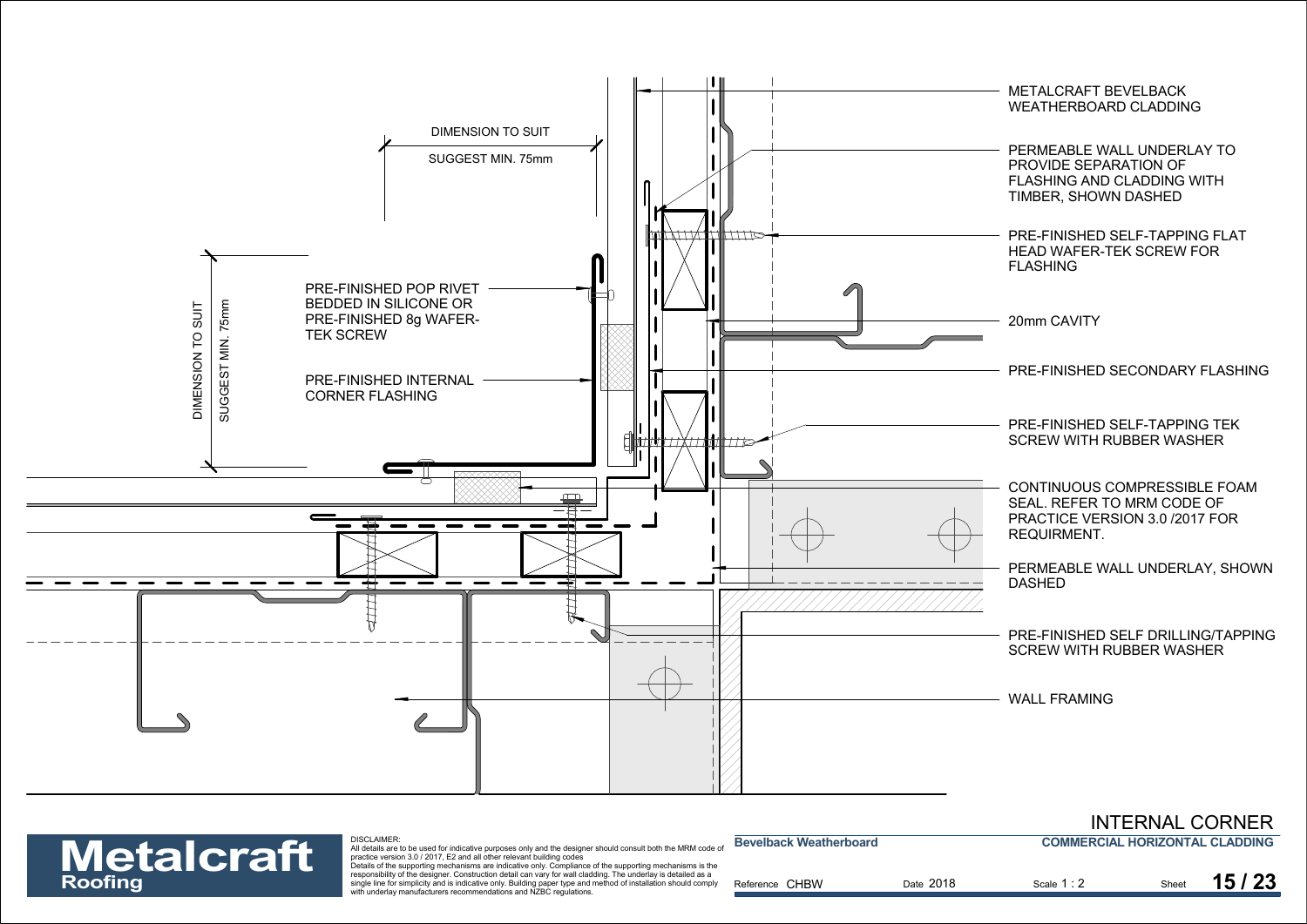

| <b>Metalcraft</b> | <b>DISCLAIMER:</b><br>All details are to be used for indicative purposes only and the designer should consult both the MRM code of<br>practice version 3.0 / 2017, E2 and all other relevant building codes<br>Details of the supporting mechanisms are indicative only. Compliance of the supporting mechanisms is the | <b>Bevelback Weatherboard</b> |           | <b>COMMERCIAL HORIZONTAL CLADDING</b> |       |         |
|-------------------|-------------------------------------------------------------------------------------------------------------------------------------------------------------------------------------------------------------------------------------------------------------------------------------------------------------------------|-------------------------------|-----------|---------------------------------------|-------|---------|
| Roofing           | responsibility of the designer. Construction detail can vary for wall cladding. The underlay is detailed as a<br>single line for simplicity and is indicative only. Building paper type and method of installation should comply<br>with underlay manufacturers recommendations and NZBC regulations.                   | Reference CHBW                | Date 2018 | Scale 1:2                             | Sheet | 16 / 23 |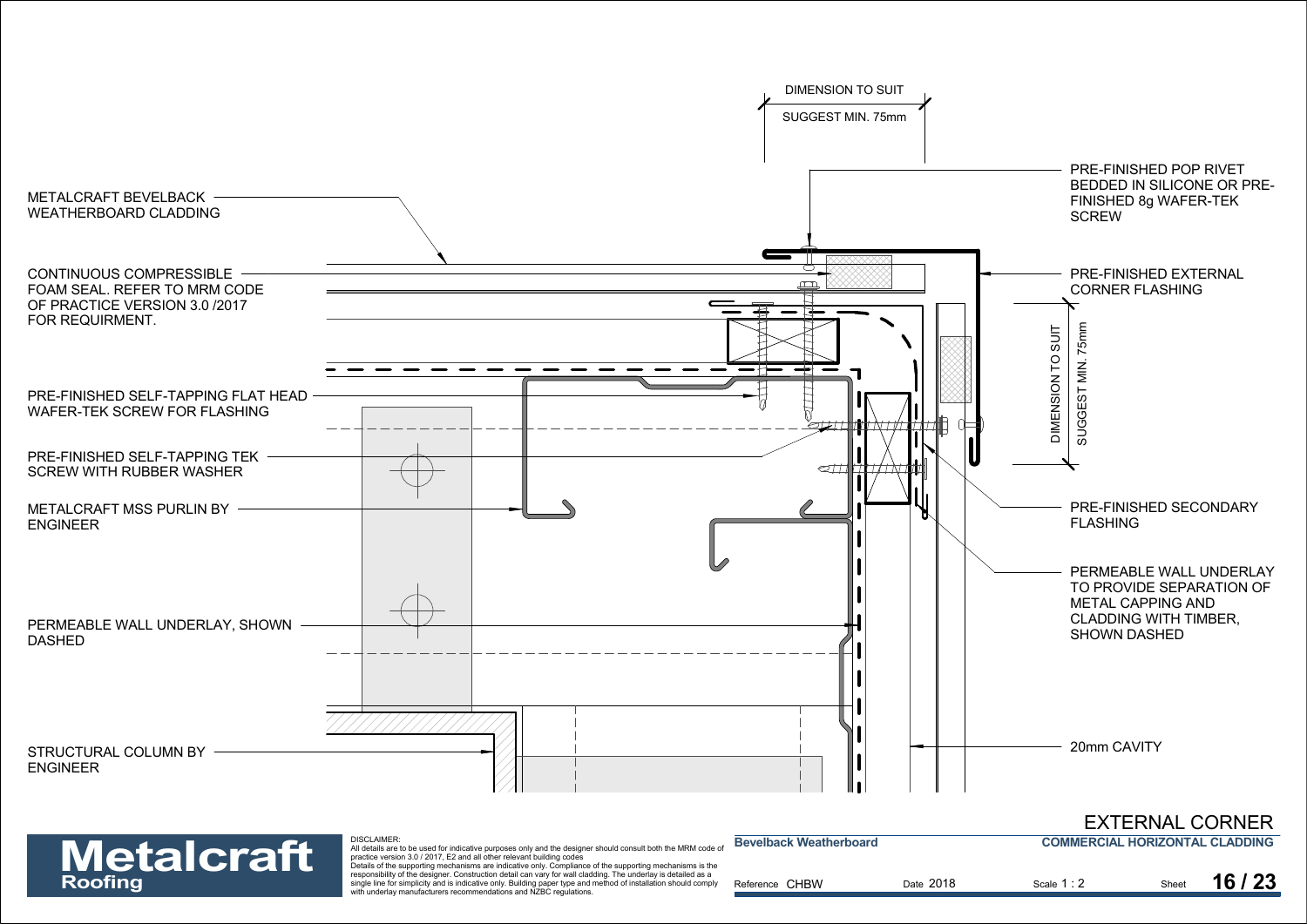

Exponsioning of the designed. Construction detail can vary for wall cadding, the underlay is detailed as a<br>single line for simplicity and is indicative only. Building paper type and method of installation should comply<br>**Ro** 

|                   | DISCLAIMER:<br>All details are to be used for indicative purposes only and the designer should consult both the MRM code of                                                                                                      | <b>Bevelback Weatherboard</b> |           | <b>COMMERCIAL HORIZONTAL CLADDING</b> |       |       |
|-------------------|----------------------------------------------------------------------------------------------------------------------------------------------------------------------------------------------------------------------------------|-------------------------------|-----------|---------------------------------------|-------|-------|
| <b>Metalcraft</b> | practice version 3.0 / 2017. E2 and all other relevant building codes<br>Details of the supporting mechanisms are indicative only. Compliance of the supporting mechanisms is the                                                |                               |           |                                       |       |       |
| Roofing           | responsibility of the designer. Construction detail can vary for wall cladding. The underlay is detailed as a<br>single line for simplicity and is indicative only. Building paper type and method of installation should comply | Reference CHBW                | Date 2018 | Scale 1:2                             | Sheet | 17/23 |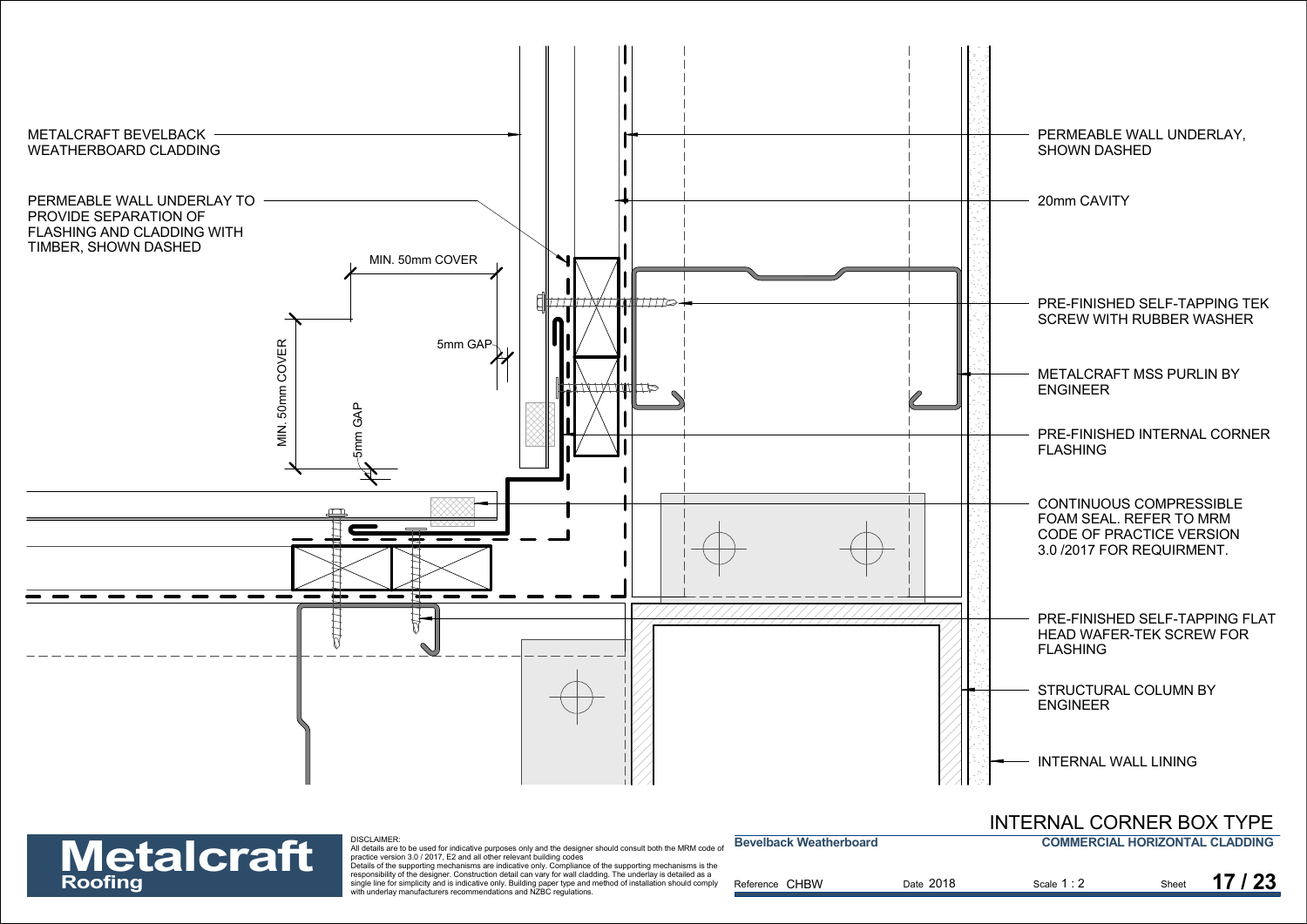



| EXTERNAL CORNER BOX TYPE       |
|--------------------------------|
| COMMERCIAL HORIZONTAL CLADDING |

| <b>Metalcraft</b> | DISCLAIMER.<br>All details are to be used for indicative purposes only and the designer should consult both the MRM code of<br>practice version 3.0 / 2017. E2 and all other relevant building codes                                                                                                                                                                                                              | <b>Bevelback Weatherboard</b> |           | <b>COMMERCIAL HORIZONTAL CLADDING</b> |       |       |
|-------------------|-------------------------------------------------------------------------------------------------------------------------------------------------------------------------------------------------------------------------------------------------------------------------------------------------------------------------------------------------------------------------------------------------------------------|-------------------------------|-----------|---------------------------------------|-------|-------|
| Roofing           | Details of the supporting mechanisms are indicative only. Compliance of the supporting mechanisms is the<br>responsibility of the designer. Construction detail can vary for wall cladding. The underlay is detailed as a<br>single line for simplicity and is indicative only. Building paper type and method of installation should comply<br>with underlay manufacturers recommendations and NZBC regulations. | Reference CHBW                | Date 2018 | Scale 1:2                             | Sheet | 18/23 |

**Bevelback Weatherboard**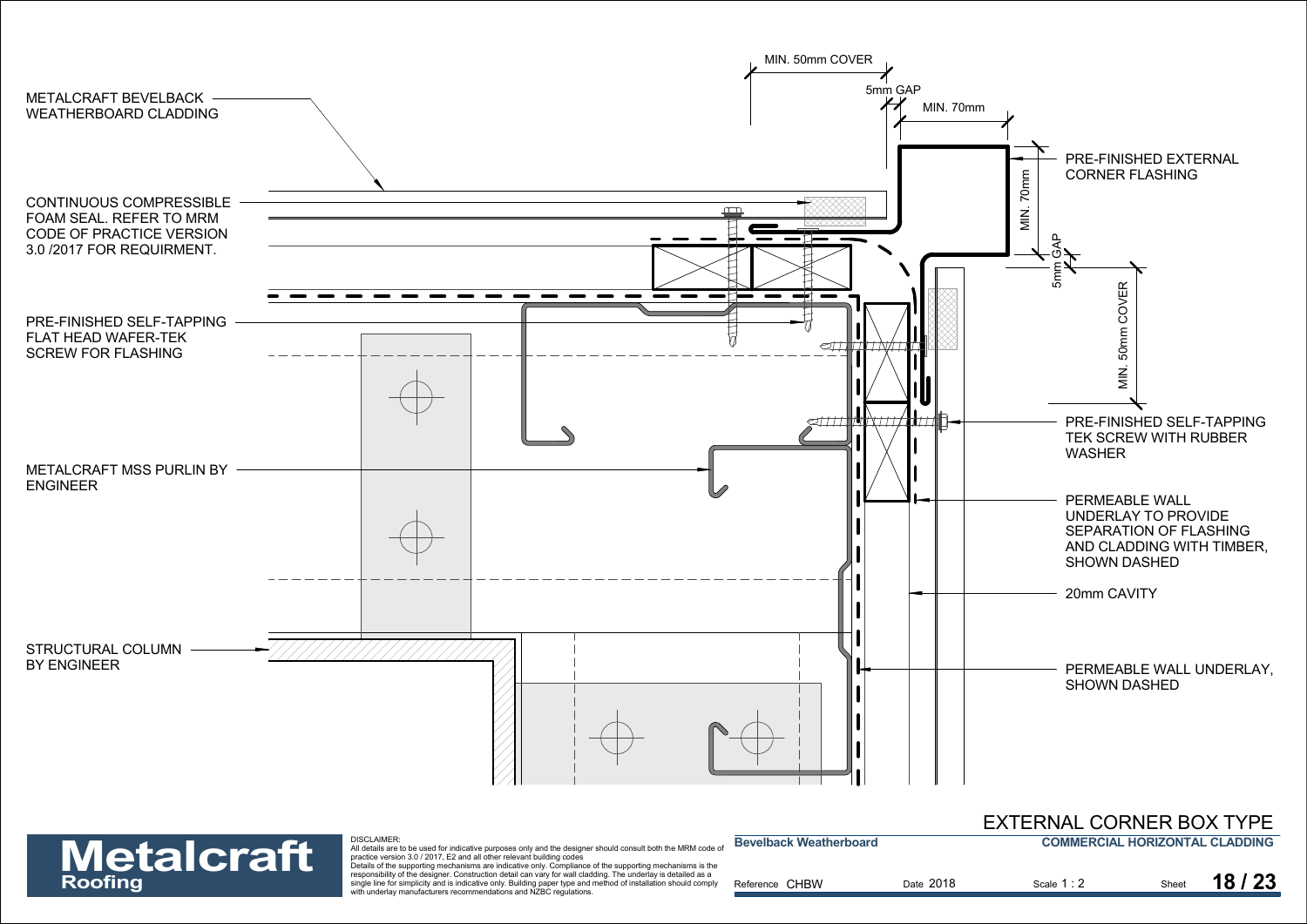



| <b>Metalcraft</b> | <b>DISCLAIMER:</b><br>All details are to be used for indicative purposes only and the designer should consult both the MRM code of<br>practice version 3.0 / 2017, E2 and all other relevant building codes                                                                                                                                                                                                       | <b>Bevelback Weatherboard</b> |           | <b>COMMERCIAL HORIZONTAL CLADDING</b> |       |       |
|-------------------|-------------------------------------------------------------------------------------------------------------------------------------------------------------------------------------------------------------------------------------------------------------------------------------------------------------------------------------------------------------------------------------------------------------------|-------------------------------|-----------|---------------------------------------|-------|-------|
| Roofing           | Details of the supporting mechanisms are indicative only. Compliance of the supporting mechanisms is the<br>responsibility of the designer. Construction detail can vary for wall cladding. The underlay is detailed as a<br>single line for simplicity and is indicative only. Building paper type and method of installation should comply<br>with underlay manufacturers recommendations and NZBC regulations. | Reference CHBW                | Date 2018 | Scale 1:2                             | Sheet | 19/23 |

SOAKER FLASHING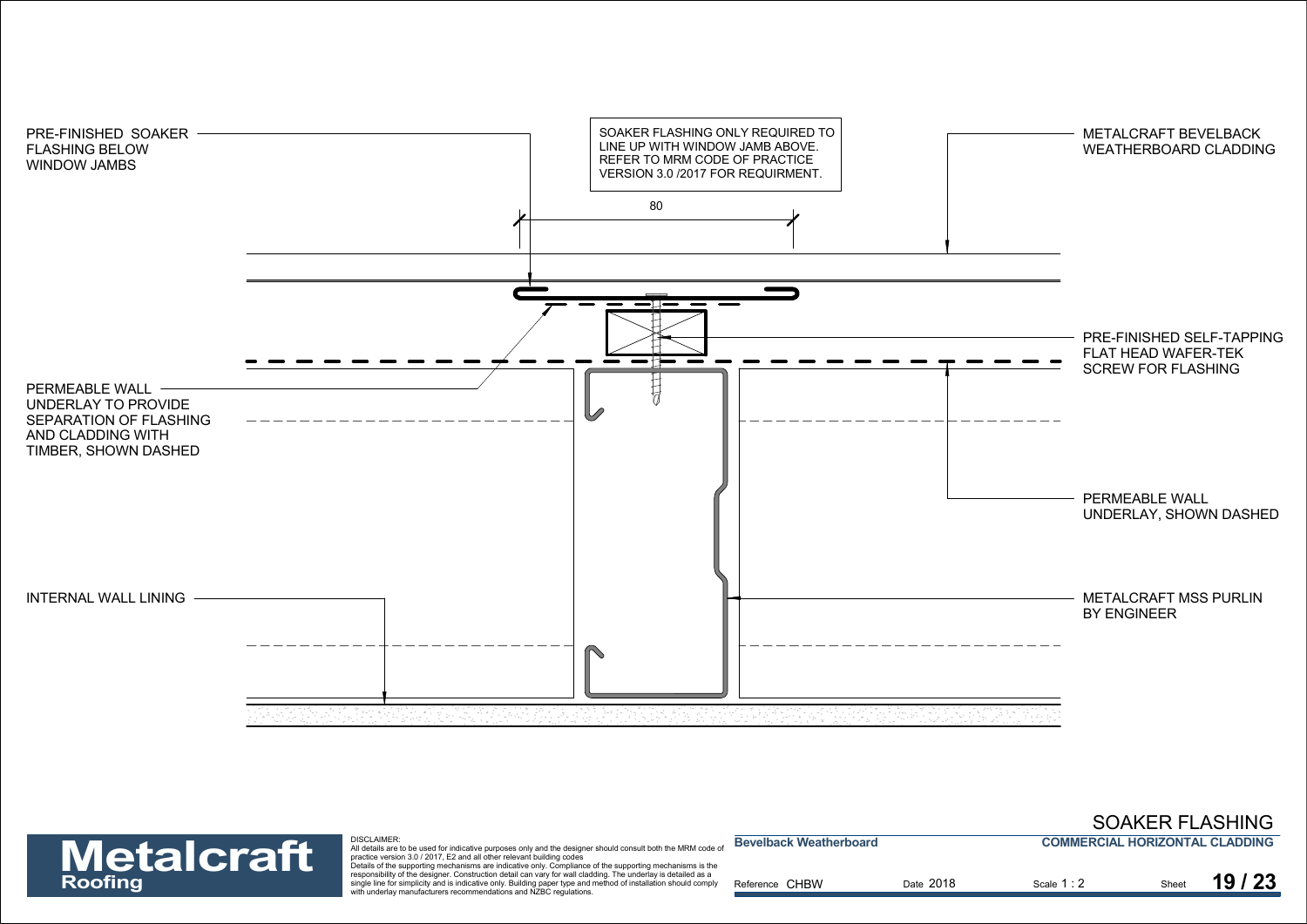



| <b>Metalcraft</b> | <b>DISCLAIMER:</b><br>All details are to be used for indicative purposes only and the designer should consult both the MRM code of<br>practice version 3.0 / 2017. E2 and all other relevant building codes                                                                                                                                                                                                       | <b>Bevelback Weatherboard</b> |           | <b>COMMERCIAL HORIZONTAL CLADDING</b> |       |       |
|-------------------|-------------------------------------------------------------------------------------------------------------------------------------------------------------------------------------------------------------------------------------------------------------------------------------------------------------------------------------------------------------------------------------------------------------------|-------------------------------|-----------|---------------------------------------|-------|-------|
| Roofing           | Details of the supporting mechanisms are indicative only. Compliance of the supporting mechanisms is the<br>responsibility of the designer. Construction detail can vary for wall cladding. The underlay is detailed as a<br>single line for simplicity and is indicative only. Building paper type and method of installation should comply<br>with underlay manufacturers recommendations and NZBC regulations. | Reference CHBW                | Date 2018 | Scale 1 : 2                           | Sheet | 20/23 |

VERTICAL BUTT JOINT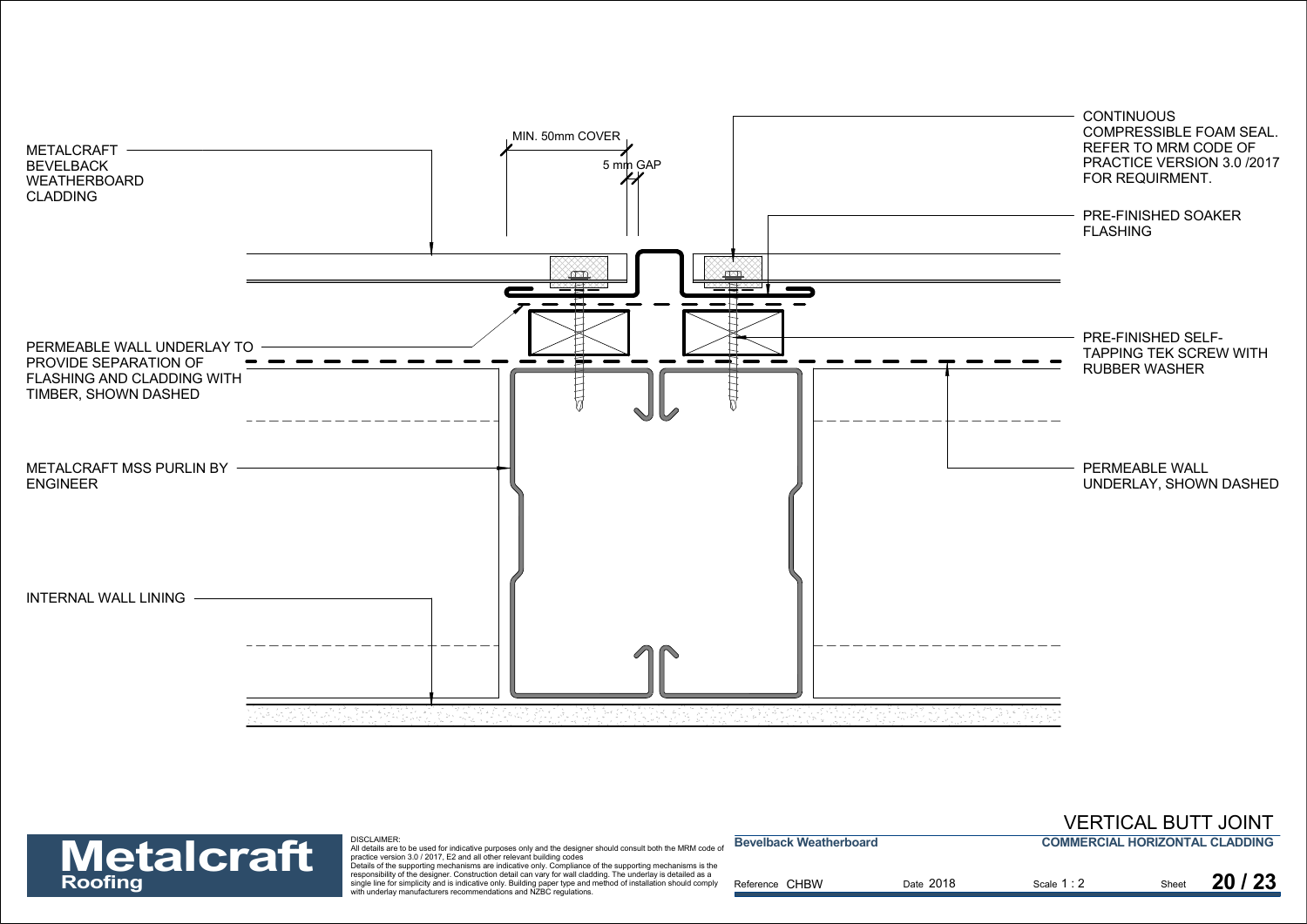

Exponsioning of the designed. Construction detail can vary for wall cadding, the underlay is detailed as a<br>single line for simplicity and is indicative only. Building paper type and method of installation should comply<br>**Ro** 

| <b>Metalcraft</b> | DISCLAIMER:<br>All details are to be used for indicative purposes only and the designer should consult both the MRM code of                                                                                                      | <b>Bevelback Weatherboard</b> |           | <b>COMMERCIAL HORIZONTAL CLADDING</b> |       |
|-------------------|----------------------------------------------------------------------------------------------------------------------------------------------------------------------------------------------------------------------------------|-------------------------------|-----------|---------------------------------------|-------|
|                   | practice version 3.0 / 2017. E2 and all other relevant building codes<br>Details of the supporting mechanisms are indicative only. Compliance of the supporting mechanisms is the                                                |                               |           |                                       |       |
| Roofing           | responsibility of the designer. Construction detail can vary for wall cladding. The underlay is detailed as a<br>single line for simplicity and is indicative only. Building paper type and method of installation should comply | Reference CHBW                | Date 2018 | Scale 1:2                             | 21/23 |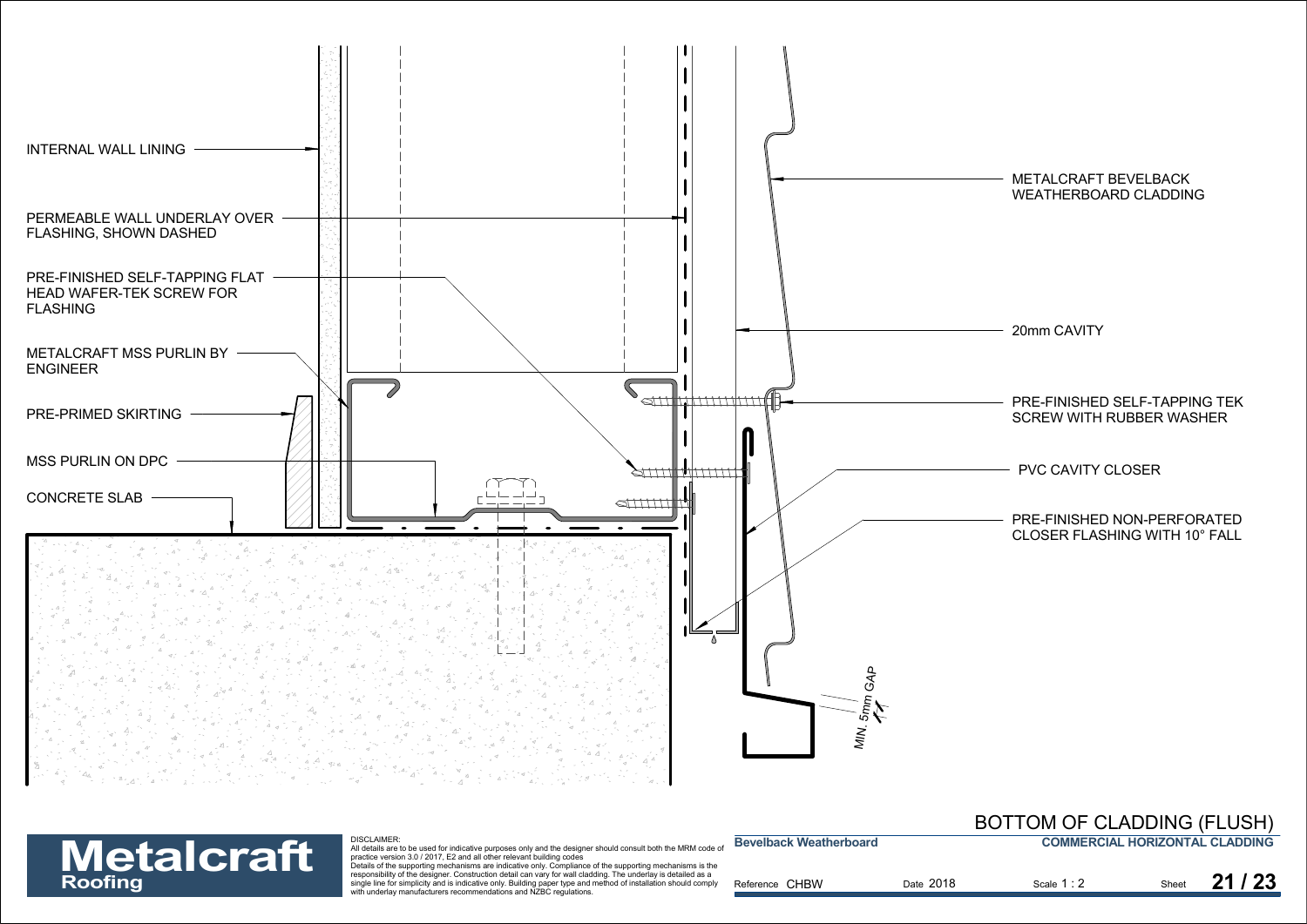



|                   | DISCLAIMER:<br>All details are to be used for indicative purposes only and the designer should consult both the MRM code of                                                                                                                                                                           | <b>Bevelback Weatherboard</b> |           | <b>COMMERCIAL HORIZONTAL CLADDING</b> |       |       |
|-------------------|-------------------------------------------------------------------------------------------------------------------------------------------------------------------------------------------------------------------------------------------------------------------------------------------------------|-------------------------------|-----------|---------------------------------------|-------|-------|
| <b>Metalcraft</b> | practice version 3.0 / 2017. E2 and all other relevant building codes<br>Details of the supporting mechanisms are indicative only. Compliance of the supporting mechanisms is the                                                                                                                     |                               |           |                                       |       |       |
| Roofing           | responsibility of the designer. Construction detail can vary for wall cladding. The underlay is detailed as a<br>single line for simplicity and is indicative only. Building paper type and method of installation should comply<br>with underlay manufacturers recommendations and NZBC regulations. | Reference CHBW                | Date 2018 | Scale 1 : 2                           | Sheet | 22/23 |
|                   |                                                                                                                                                                                                                                                                                                       |                               |           |                                       |       |       |